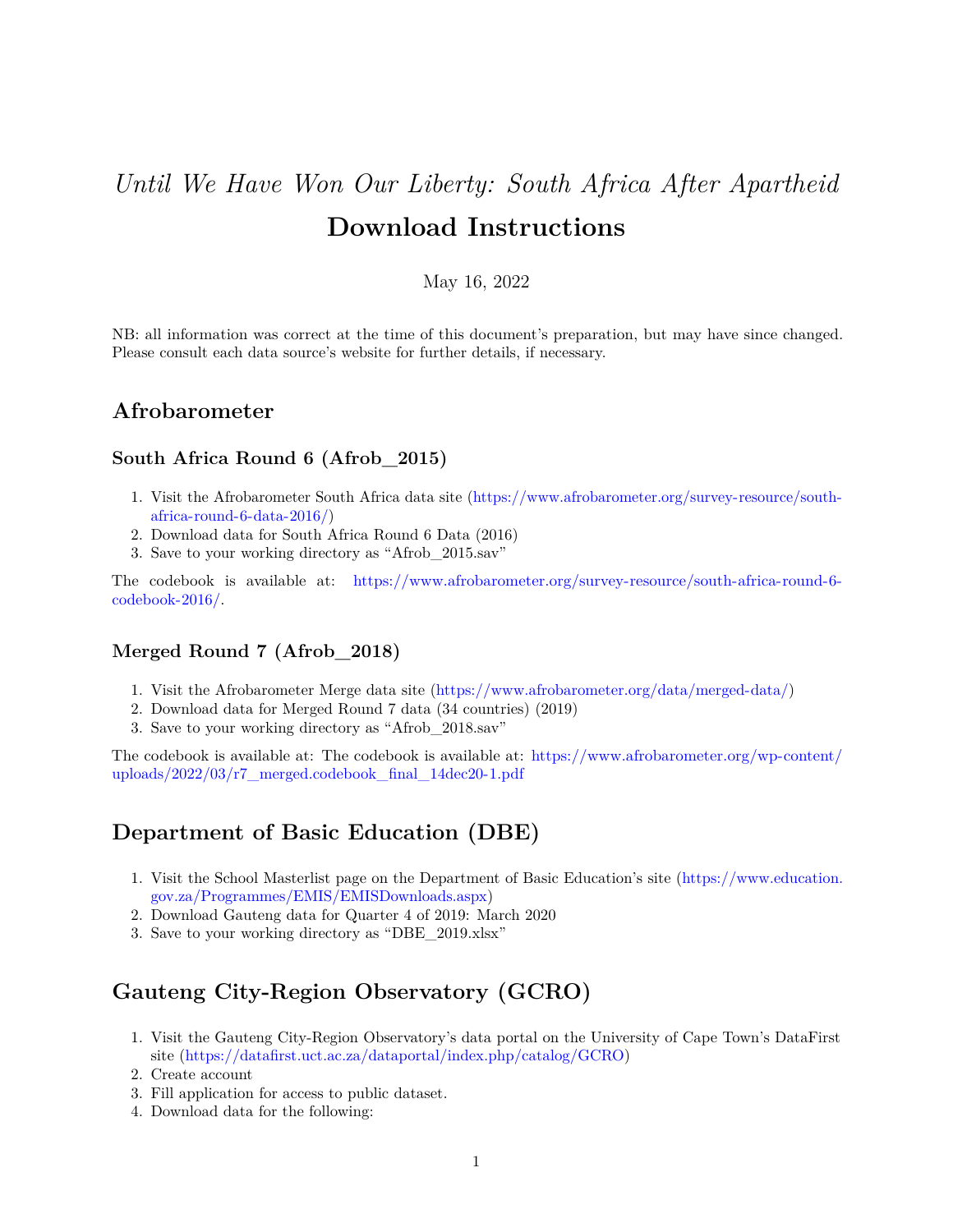- Quality of Life Survey 2013-2014, Round 3
- Quality of Life Survey 2015-2016, Round 4
- Quality of Life Survey 2017-2018, Round 5
- 5. Save datasets to your working directory as follows:
	- "qol-iii-2013-2014-v1.csv"  $\rightarrow$  "GCRO\_2013.csv"
	- "qol-iv-2014-2015-v1.csv"  $\rightarrow$  "GCRO 2015.csv"
	- "qols-v-2017-2018-v1.1.dta"  $\rightarrow$  "GCRO 2017.dta"

Codebooks are available on each dataset's landing page.

### **Historical Memories Survey (HMS)**

- 1. Download from the Harvard Dataverse at the following link: <https://doi.org/10.7910/DVN/3SPQUF>
- 2. Save dataset to your working directory as "HMS\_2019.dta"

## **Launching Democracy, 1993–4 (HSRC)**

- 1. Visit the Launching Democracy 1993-1994's page on the University of Cape Town's DataFirst site [\(https://datafirst.uct.ac.za/dataportal/index.php/catalog/284\)](https://datafirst.uct.ac.za/dataportal/index.php/catalog/284)
- 2. Create account
- 3. Fill application for access to public dataset.
- 4. Download data (zipfile)
- 5. Save datasets in Stata format to your working directory as follows:
	- "ld-1993-1994-1.dta"  $\rightarrow$  "HSRC\_1993.dta"
	- "ld-1993-1994-2.dta"  $\rightarrow$  "HSRC\_1994.dta"

The codebook is available under the "Documentation" tab.

#### **South Africa Census 2011**

- 1. Download a pre-processed version at: [https://www.dropbox.com/s/fqhn0hkq78rdj73/SA\\_Census\\_](https://www.dropbox.com/s/fqhn0hkq78rdj73/SA_Census_2011.dta?dl=0) [2011.dta?dl=0](https://www.dropbox.com/s/fqhn0hkq78rdj73/SA_Census_2011.dta?dl=0)
- 2. Save dataset to your working directory as "SA\_CENSUS\_2011.dta"

The file above contains the relevant variables for replicating analyses aggregated to ward level. For the full data, see the 2011 Census Ten Percent Sample at: [http://nesstar.statssa.gov.za:8282/webview/.](http://nesstar.statssa.gov.za:8282/webview/)

# **South African Councillor Panel Study (SACOPS)**

- 1. Download from the Harvard Dataverse at the following link: <https://doi.org/10.7910/DVN/DGVLBW>
- 2. Save dataset to your working directory as "SACOPS\_2017.dta"

# **South African Social Attitudes Survey (SASAS)**

- 1. Visit the South African Social Attitudes data portal on the Human Sciences Research Council site [\(http://curation.hsrc.ac.za/Datasets-TAAMAA.phtml\)](http://curation.hsrc.ac.za/Datasets-TAAMAA.phtml)
- 2. Create account
- 3. Download data for the following: